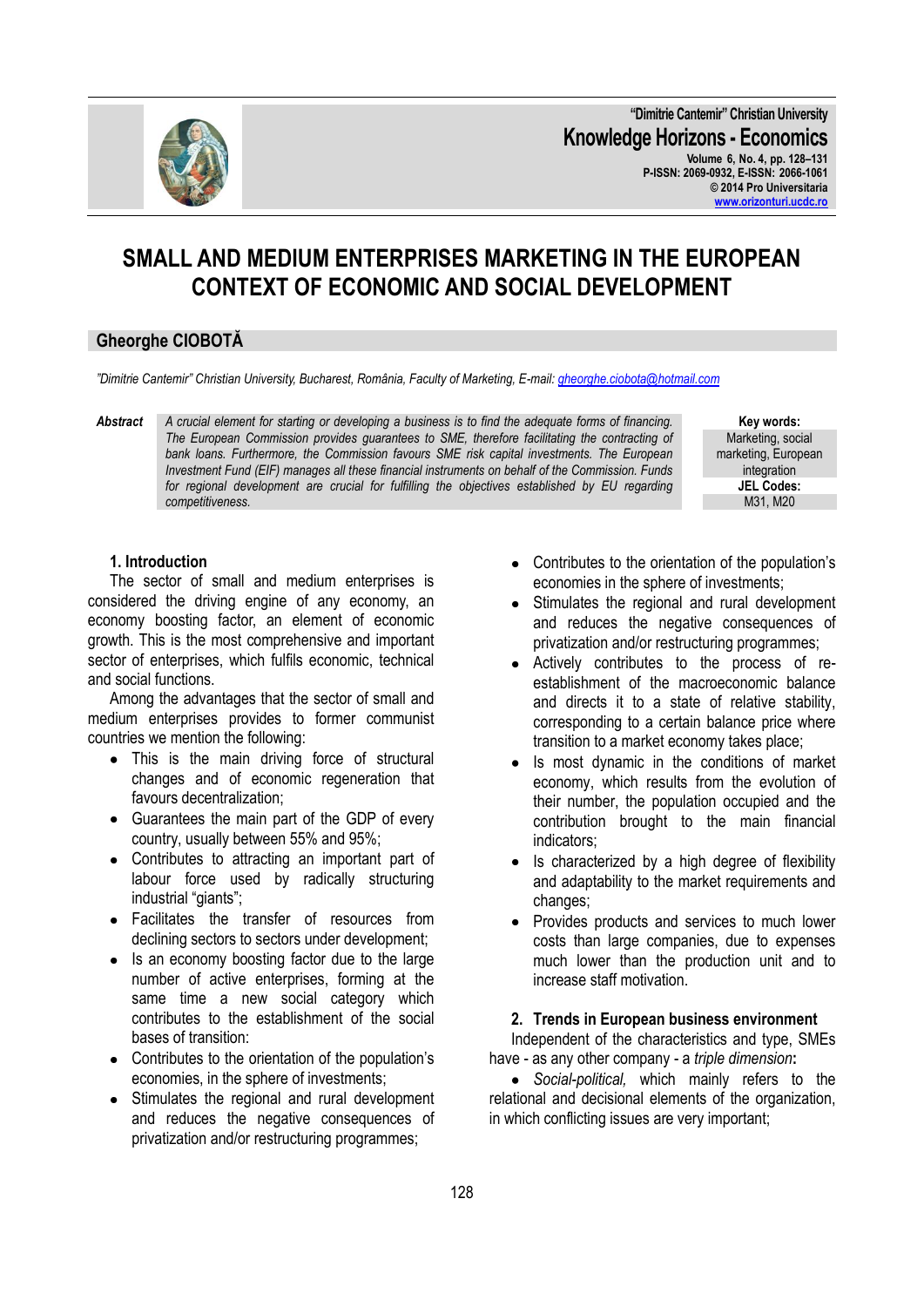*Instrumental,* which takes into account the economic rationality aspects that on first examination reflects the efficacy and efficiency of the company;

*Cultural reflexive*, an expression of the behavioural values, of the organizational culture manifested within the company and affecting the content and the forms of manifestation of previous two dimensions and implicitly the performance of SMEs.

In conclusion, although by definition SMEs are relatively small enterprises, they are characterized by complexity and variety, specific characteristics and functionalities, which must be known and taken into account, for amplifying its economic and social performances.

The uncontested importance that small and medium enterprises have in any economy is given by the following economic and social considerations:

- they make a special contribution to strengthening the competitive environment, underline the character of atomicity of the market, therefore reducing the capacity of large enterprises to influence and wavering their monopoly;
- they offer a strong identification of the products  $\bullet$ and services provided;
- they are the most important generators of new  $\bullet$ jobs;
- they have a better receptivity and adaptability to the requirements (market needs);
- they enable the development and adaptation opportunities of adequate technologies;
- they efficiently exploit market niches which are considered unprofitable for large enterprises;
- they efficiently exploit local sources;
- they are specialized providers for large enterprises;
- they contribute to the development of an entrepreneur culture and ensure the creation of a large number of enterprises capable to assume risks;
- they stimulate investments from the populations' economies or from other funds that otherwise would not being profit;
- they contribute to the creation of a long-term political and social stability.

Small and medium enterprises are the engine of any economy and an important factor for employment of the population. The European Commission places the SME needs at the centre of its concerns. The main priority is to improve the financial environment and to diversify regulations at the level of SMEs in Europe in terms of supply of facilities for the good performance of the activity.

At European level, the bureaucracy costs for small enterprises are considered reduced with approx. 25%. Therefore, companies can save approximately EUR 150 billion, and the GDP at the level of the EU will increase with 1.5%. Furthermore, Community funds for SMEs will increase so that an increasingly higher number of small enterprises can access them. In the period 2007-2013, regional development funds contributed with approx. €200 billion to business promotion, jobs and economic growth, and SMEs could benefit from a large extent of this amount.

The research and development programmes provided by the European Commission have provided approx. €6 billion to SMEs for funding research programs. By the end of 2013, community expenses for promoting the entrepreneurial spirit and innovation increased with up to 60% compared to 2006, due to the €3.6 billion supplied by the new Program for competitiveness and innovation. From this amount, €1 billion was destined for financial support of SMEs.

One of the problems of SMEs that the European Commission wants to address is to facilitate the access to useful information. This is why the portal for SMEs was created *[http://ec.europa.eu/enterprise/sme](http://ec.europa.eu/enterprise/sme/)*/*,* easy to access and easy to use, which provides information on:

- $-$  SME funding opportunities;
- support services:
- the importance of SMEs for European economy and for creating jobs;
- $-$  the establishment of an European policy concerning SMEs;
- encouraging entrepreneurship in Europe
- the scope of EU policies for supporting SMEs.

Another problem that deserves all the attention of the European Commission is the bureaucracy of current laws and legislative proposals. In the period 2005-2008, 220 laws and 1400 texts of secondary law were subject to examination; at the beginning of 2007 half of the laws examined having been already debated.

Another very important aspect is to reduce the formalities of SMEs in public auctions. The main difficulties that SMEs face when they make public procurements are either the lack of information regarding the procurement procedure, or the lack of expertise in preparing the offer or the resources for reacting in such a brief period of time, or the difficulty in fulfilling administrative requirements. Therefore, one of the priorities of the European Commission is to take the measures for creating equal conditions for enterprises participating in public auctions.

An essential element to start or develop a business is to find proper forms of financing. The European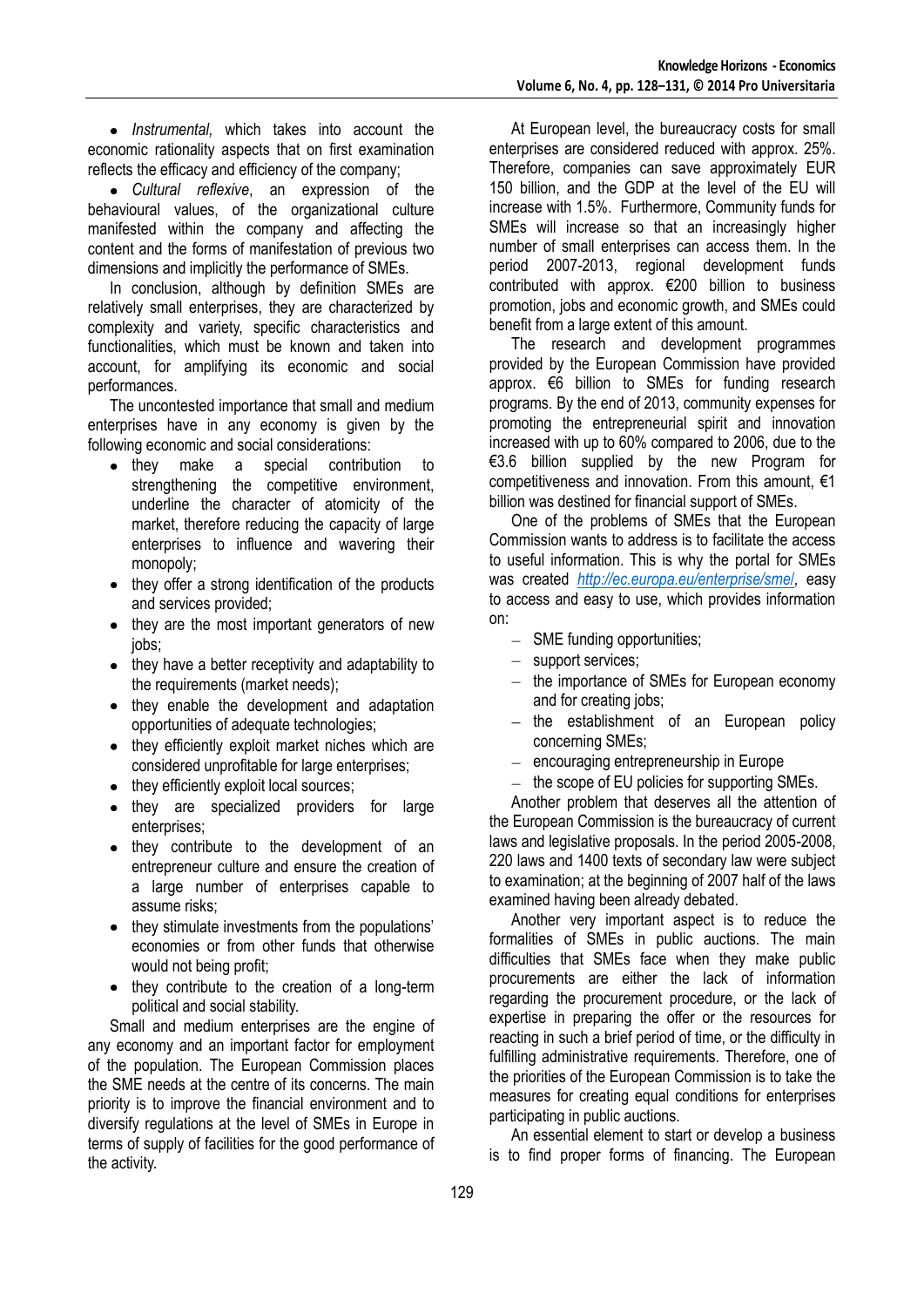Commission provides guarantees to SMEs, therefore facilitating the process of obtaining bank loans. The Commission also favours risk capital investments in SMEs. The European Investment Fund (EIF) manages all these financial instruments on behalf of the Commission.

In the period 2001-2006, €510 million was distributed and more than €1 billion was allocated as part of a new Competitiveness and Innovation Program of the Commission, developed in the period 2007-2013. Financial institutions will provide approx.  $\epsilon$  30 billion in the form of new funding for approx. 400,000 SMEs in Europe.

Ensuring a loyal competition is another very important aspect for EU SMEs. The European Commission focuses on preventing the abuse of dominating power. The Commission gives a special importance to complaints issued by small enterprises that reveal anti-competition practices practiced by large companies that use their market power to remove smaller competitors. Furthermore, any mergers that might create or consolidate a dominant market position are forbidden.

The creation of an entrepreneurial spirit is also the object of concerns of the European Commission. For this purpose, the commission collaborates with national authorities to integrate entrepreneurial education in the syllabus at all levels of education. Based on these actions, young people learn the meaning of the concept of entrepreneur while also stimulating their creativity and desire to take initiatives, elements considered essential for a successful entrepreneur.

The support of SME internationalization is achieved by a permanent analysis and update of the law to guarantee the correct operation of the market and the acknowledgement of the fact that enterprises can benefit from the regulations established all over Europe. The new directive concerning services, for example, will reduce service trading bureaucracy and will encourage European enterprises to extend across borders.

The research and innovation activities are, most of the times, more difficult to put into practice for SMEs than for large companies. The lack of financial resources and experience and the difficulty in finding a competitive business partner are aspects that contribute to the "handicap" of small enterprise in this sense. Therefore, the European strategy regarding innovation aims to create better business conditions and to remove market barriers which prevent a good development of business. The competitiveness and innovation program finances investments, especially SMEs for innovating activities. The objectives of the program are:

- $-$  To promote economic innovation:
- $-$  To continue financing community services that support business and innovation.

The program had a budget of  $\epsilon$ 3.6 billion for the period 2007-2013. The Commission also supports the development of so-called "leading markets" which refers to the other sectors with very high potential of transformation of new innovations in commercial products.

#### **3. Conclusions and recommendations**

In the context of simulating innovation, the need to protect ideas has become more than more prevalent. Companies need more and more to protect their creative ideas and the intellectual property rights (IPR). The Commission wants to increase awareness of IPR issues and provide support to enterprises, especially SMEs to make the most of their intellectual property.

The funds granted for the regional development are crucial in fulfilling the EU objectives concerning competitiveness. In budgetary terms, structural funds have supplied more than €300 billion for funding regional development in the period 2007-2013. More than two thirds of these funds have been allocated to measures promoting enterprises, growth and jobs. Rural development which is currently an EU general priority will benefit from an additional support. Approximately € 80 billion will be available for increasing the competitiveness of agriculture and for encouraging the economic diversification of rural areas. Moreover, special efforts are made to promote fishing and regions with specific characteristics, for example mountain areas or the farthest regions of the Union.

The expenses will cover the problems and measures supporting the development of SMEs, such as innovation and funding. SME support will benefit of significant financial resources. Moreover, all regions are currently eligible for funding from Structural Funds. In less-developed regions, SMEs will be able to receive direct support, subject to certain conditions, while in the rest of the EU, the support will be available to groups of enterprises, supporting agencies, local administrations and other agency structures. In all regions, Structural Funds focus on measures such as co-financing business incubators, support schemes, training and financing SMEs, transfer of technology, groups of activities of SMEs and the network activity.

The financing projects are selected regionally at all times. SMEs and other organizations interested in structural funds must contact local authorities and obtain more information about the available funding options.

 $-$  To improve the access to funds;